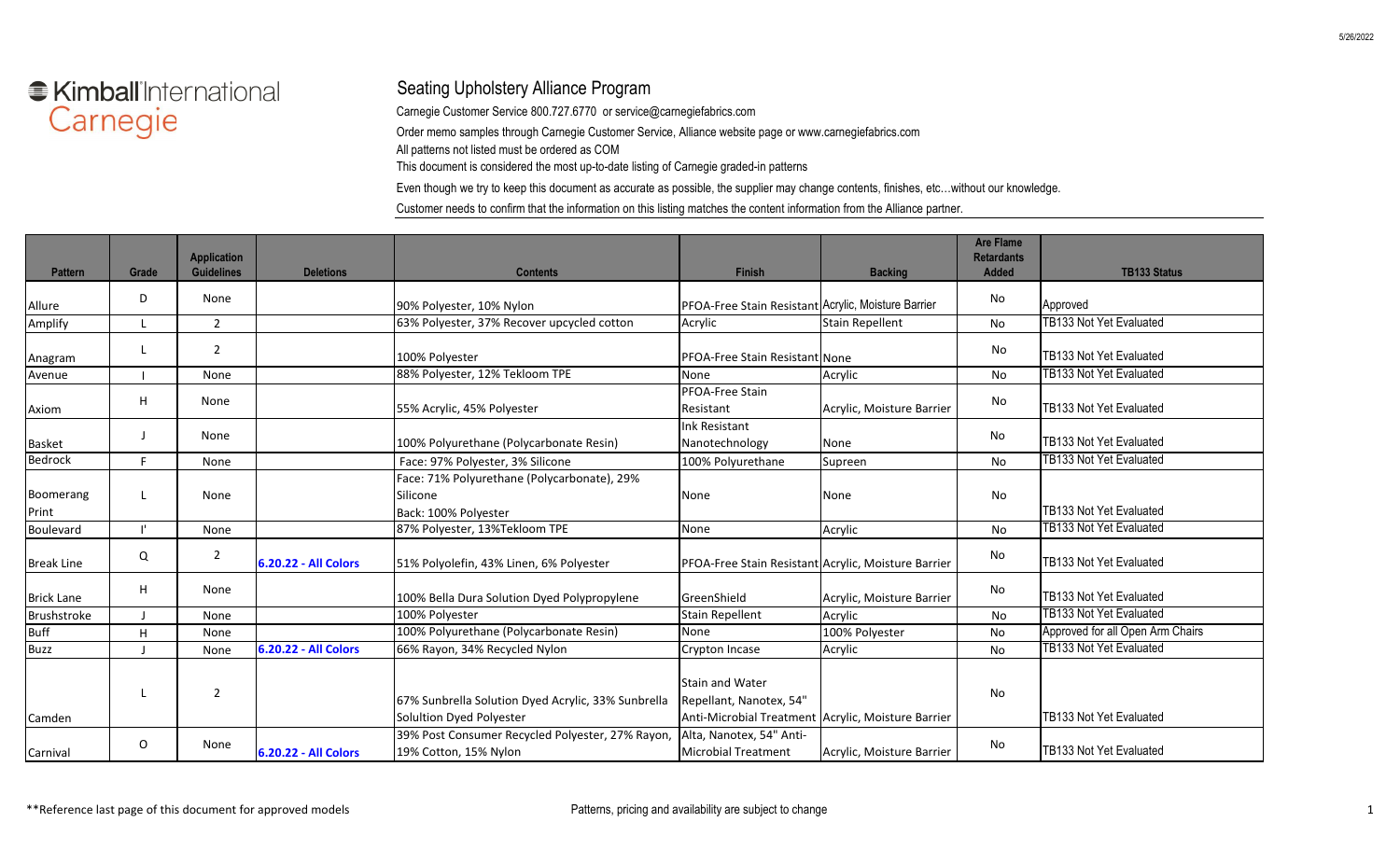| <b>Pattern</b>      | Grade        | <b>Application</b><br><b>Guidelines</b> | <b>Deletions</b>            | <b>Contents</b>                                              | <b>Finish</b>                                                                          | <b>Backing</b>            | <b>Are Flame</b><br><b>Retardants</b><br><b>Added</b> | <b>TB133 Status</b>             |
|---------------------|--------------|-----------------------------------------|-----------------------------|--------------------------------------------------------------|----------------------------------------------------------------------------------------|---------------------------|-------------------------------------------------------|---------------------------------|
|                     |              |                                         |                             |                                                              | Nanotex, 54" Anti-                                                                     |                           |                                                       |                                 |
| Chroma              | L            | $\overline{2}$                          |                             | 92% Polyester 8% Acrylic                                     | <b>Microbial Treatment</b>                                                             | Acrylic, Moisture Barrier | No                                                    | TB133 Not Yet Evaluated         |
|                     |              |                                         |                             | 40% Post Consumer Recycled Polyester, 38% Cotton,            |                                                                                        |                           |                                                       |                                 |
| Collage             | L            | None                                    |                             | 22% Nylon                                                    | Alta                                                                                   | Acrylic, Moisture Barrier | No                                                    | TB133 Not Yet Evaluated         |
|                     | К            | None                                    |                             | 85% Post-Consumer Recycled Polyester, 15%                    |                                                                                        |                           | No                                                    |                                 |
| <b>Color Riot</b>   |              |                                         |                             | Polyester                                                    | PFOA-Free Stain Resistant Acrylic                                                      |                           |                                                       | TB133 Not Yet Evaluated         |
|                     | H            | None                                    |                             | Face: 100% Clean Performance Urethane                        |                                                                                        |                           | No                                                    |                                 |
| Colorado            |              |                                         |                             | Back: 100% Polyester                                         | Finish-Free                                                                            | Unbacked                  |                                                       | TB133 Burn Test Required        |
| Constant            | E            | None                                    |                             | 100% Polyester                                               | Alta                                                                                   | Acrylic, Moisture Barrier | No                                                    | TB133 Not Yet Evaluated         |
| Countryside         | H            | None                                    |                             | 56% Polyester, 38% Acrylic, 6% Viscose                       | <b>Stain Repellent</b>                                                                 | Acrylic                   | No                                                    | <b>TB133 Not Yet Evaluated</b>  |
| Covet               | D            | None                                    |                             | 100% Polyester                                               | Stain Repellent, Alta,<br>Nanotex, 54" Anti-<br><b>Microbial Treatment</b>             | <b>Stain Repellant</b>    | No                                                    | TB133 Not Yet Evaluated         |
| <b>Cross Stitch</b> | M            | None                                    |                             | 100% Polyester                                               | Alta, Nanotex, 54" Anti-<br><b>Microbial Treatment</b>                                 | Acrylic, Moisture Barrier | No                                                    | TB133 Not Yet Evaluated         |
|                     | $\perp$      | 4                                       |                             | Face:85% Polyester, 15% Viscose                              |                                                                                        |                           | No                                                    |                                 |
| Dapple              |              |                                         |                             | Back: 100% Polyester                                         | None                                                                                   | None                      |                                                       | TB133 Not Yet Evaluated         |
|                     | D            | None                                    |                             |                                                              | Stain Repellent, Nanotex,<br>54" Anti-Microbial                                        | SBR, Acrylic, Moisture    | No                                                    |                                 |
| Dawn                |              |                                         | <b>6.20.22 - All Colors</b> | 92% Polyester, 8% Linen                                      | Treatment                                                                              | <b>Barrier</b>            |                                                       | TB133 Not Yet Evaluated         |
| Elite               | $\mathsf{C}$ | None                                    |                             | 100% Polyester                                               | Alta, Nanotex, 54" Anti-<br><b>Microbial Treatment</b>                                 | Acrylic, Moisture Barrier | No                                                    | TB133 Not Yet Evaluated         |
| Emblem              | N            | $\overline{2}$                          |                             | 100% Polyester                                               | None                                                                                   | Acrylic, Moisture Barrier | No                                                    | TB133 Not Yet Evaluated         |
| Entwine             | M            | $\overline{2}$                          |                             | 54% Polyester, 46% Cotton                                    | <b>Stain Repellent</b>                                                                 | Acrylic                   | No                                                    | <b>TB133 Not Yet Evaluated</b>  |
| Escapade            | H            | None                                    |                             | face:100%TPE(Thermoplastic elastomer<br>Back: 100% Polyester | None                                                                                   | unbacked                  | No                                                    | TB133 Burn Test Required        |
| Equinox             | G            | None                                    |                             | 66% Acrylic, 34% Polyester                                   | PFOA-Free Stain Resistant Acrylic, Moisture Barrier                                    |                           | No                                                    | TB133 Not Yet Evaluated         |
| Fine Line           | P            |                                         |                             | 100% Sunbrella Solution Dyed Acrylic                         | <b>Stain and Water</b><br>Repellant, Alta, Nanotex,<br>54" Anti-Microbial<br>Treatment | Acrylic, Moisture Barrier | <b>No</b>                                             | TB133 Not Yet Evaluated         |
| Framework           | M            | $\overline{2}$                          |                             | 100% Bella-Dura Solution Dyed Polypropylene                  | None                                                                                   | Acrylic, Moisture Barrier | No                                                    | <b>TB133 Not Yet Evaluated</b>  |
| Fresco              |              | None                                    | 6.20.22 - All Colors        | 47% Polyester, 40% Rayon, 13% Acrylic                        | None                                                                                   | Unbacked                  | <b>No</b>                                             | <b>TB133 Burn Test Required</b> |
|                     |              |                                         |                             |                                                              |                                                                                        |                           |                                                       |                                 |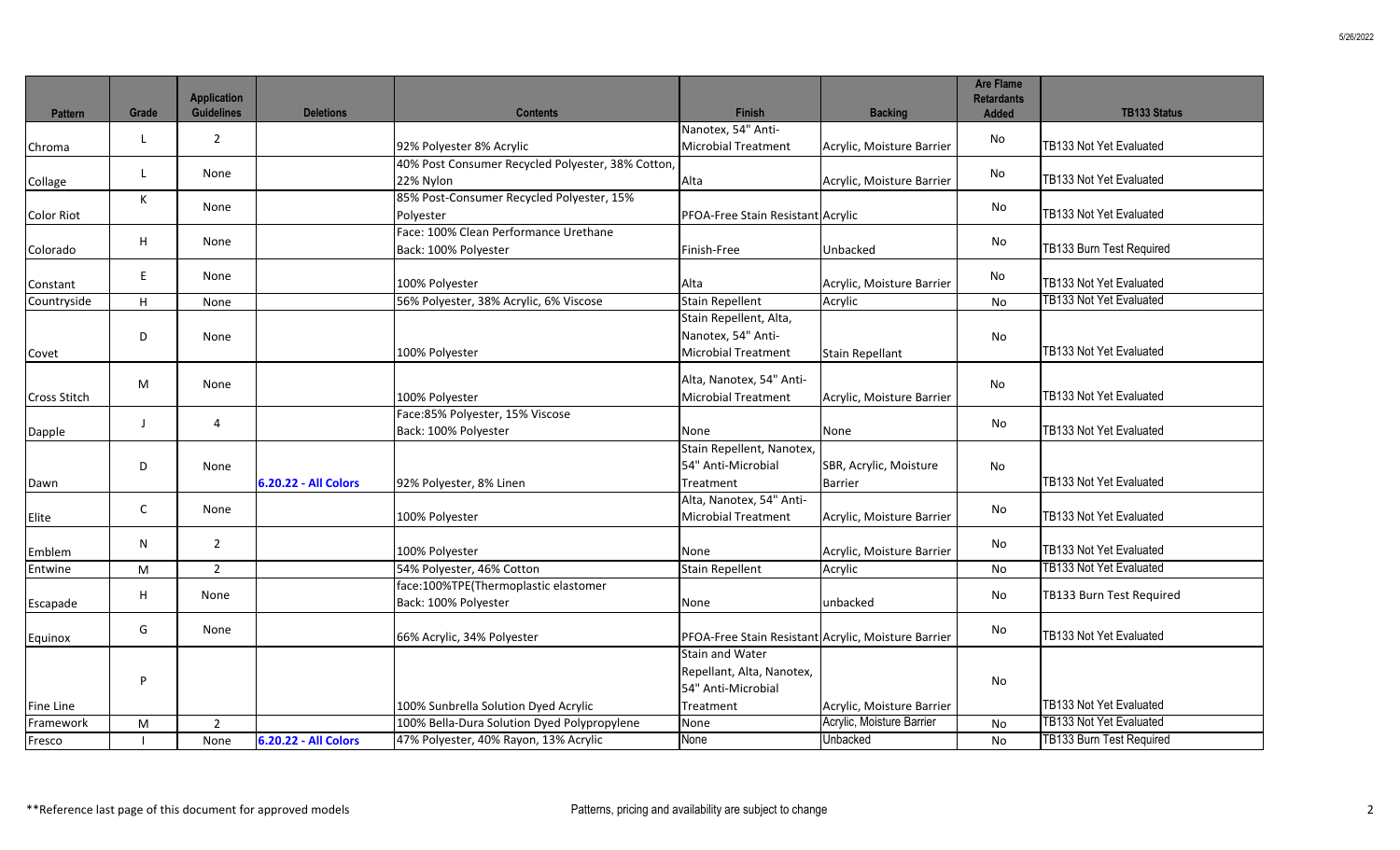|                       |              | <b>Application</b> |                      |                                                                              |                                                     |                           | <b>Are Flame</b><br><b>Retardants</b> |                                |
|-----------------------|--------------|--------------------|----------------------|------------------------------------------------------------------------------|-----------------------------------------------------|---------------------------|---------------------------------------|--------------------------------|
| <b>Pattern</b>        | Grade        | <b>Guidelines</b>  | <b>Deletions</b>     | <b>Contents</b>                                                              | <b>Finish</b>                                       | <b>Backing</b>            | <b>Added</b>                          | <b>TB133 Status</b>            |
|                       |              | None               |                      | 59% Sunbrella® Solution Dyed Acrylic; 41%                                    | Nanotex, 54" Anti-                                  |                           | No                                    |                                |
| Fusion                |              |                    |                      | Sunbrella <sup>®</sup> Solution Dyed Polyester                               | <b>Microbial Treatment</b>                          | Acrylic, Moisture Barrier |                                       | TB133 Not Yet Evaluated        |
| Groove                | G            |                    | 6.20.22 - All Colors | 100% Polyurethane (Polycarbonate Resin)                                      | 100% Polyester                                      | None                      | No                                    | TB133 Not Yet Evaluated        |
|                       |              |                    |                      |                                                                              | Stain Repellent, Nanotex,                           |                           |                                       |                                |
|                       | E            | None               |                      | 54% Post Consumer Recylced Polyester,                                        | 54" Anti-Microbial                                  |                           | No                                    |                                |
| Hashtag               |              |                    | 6.20.22 - All Colors | 46%Polyester                                                                 | Treatment                                           | Acrylic, Moisture Barrier |                                       | Approved                       |
| Hide                  | G            | None               |                      | 100% Polyurethane (Polycarbonate Resin)                                      | None                                                | 100% Polyester            | <b>No</b>                             | TB133 Not Yet Evaluated        |
| <b>High Line</b>      | ${\sf N}$    | $\overline{2}$     |                      | 100% Bella-Dura Solution Dyed Polypropylene                                  | N/A                                                 | None                      | <b>No</b>                             | TB133 Not Yet Evaluated        |
| Hinge                 | G            | 2,7                |                      | 100% Polyester                                                               | PFOA-Free Stain Resistant Moisture Barrier          | 100% Cotton, Acrylic,     | No                                    | TB133 Not Yet Evaluated        |
|                       |              | None               |                      | 44% Post Consumer Polyester, 28% Nylon, 28%                                  |                                                     |                           |                                       |                                |
| Honeycomb             | L            |                    |                      | Polyester                                                                    | PFOA-Free Stain Resistant Moisture Barrier          |                           | No                                    | TB133 Not Yet Evaluated        |
|                       |              |                    |                      |                                                                              | 82% Polyester, 18%                                  |                           |                                       |                                |
| Hue                   | $\perp$      | None               |                      | 100% Polyurethane (Polycarbonate Resin)                                      | Cotton                                              | None                      | No                                    | TB133 Not Yet Evaluated        |
| <b>Impress</b>        | H            | None               |                      | 100% Polyurethane (Polycarbonate Resin)                                      | 100% Polyester                                      | None                      | No                                    | <b>TB133 Not Yet Evaluated</b> |
| Improv                | $\mathbf{I}$ | None               |                      | 58% Polyester, 42% Acrylic                                                   | PFOA-Free Stain Resistant Acrylic, Moisture Barrier |                           | No                                    | TB133 Not Yet Evaluated        |
| Index                 | C            | None               |                      | 100% Polyester                                                               | <b>Stain Repellant</b>                              | SBR, Moisture Barrier     | No                                    | Approved                       |
| Instinct              | $\mathsf{F}$ | None               |                      | 54% Acrylic, 46% Polyester                                                   | <b>Stain Repellent</b>                              | Acrylic                   | No                                    | <b>TB133 Not Yet Evaluated</b> |
| Jigsaw                | P            | $\overline{2}$     |                      | 74% Post Consumer Recylced Polyester 26% Nylon                               | PFOA-Free Stain Resistant Acrylic                   |                           | No                                    | TB133 Not Yet Evaluated        |
| Journey               | К            | None               |                      | 100% Trevira CS Polyester                                                    | Nanotex, 54" Anti-<br><b>Microbial Treatment</b>    | Acrylic, Moisture Barrier | No                                    | Approved                       |
| Keystone              | H            | $\overline{2}$     |                      | 100% Polyurethane (Polycarbonate Resin)                                      | None                                                | 100% Polyester            | <b>No</b>                             | <b>TB133 Not Yet Evaluated</b> |
| Kid                   | G            | None               |                      | 100% Polyurethane (Polycarbonate Resin)                                      | None                                                | 100% Polyester            | <b>No</b>                             | <b>TB133 Not Yet Evaluated</b> |
| Labyrinth             |              | None               |                      | 100% Polyester                                                               | None                                                | None                      | <b>No</b>                             | <b>TB133 Not Yet Evaluated</b> |
| Lexicon               | P            | $\overline{2}$     |                      | 65% Polyester 22% Nylon 13% Acrylic                                          | PFOA-Free Stain<br>Resistant                        | Acrylic                   | No                                    | TB133 Not Yet Evaluated        |
| Lush                  | E            | None               |                      | 100% Polyester, Back: 80% Polyester, 20% Cotton                              | PFOA-Free Stain<br>Resistant                        | Acrylic, Moisture Barrier | No                                    | TB133 Not Yet Evaluated        |
|                       | F            | 4                  |                      |                                                                              | Stain Repellent, Nanotex,<br>54" Anti-Microbial     |                           | No                                    |                                |
| Maxim                 |              |                    |                      | 100% Polyester                                                               | Treatment                                           | Acrylic, Moisture Barrier |                                       | Approved                       |
| <b>Maxwell Print</b>  | К            |                    |                      | Face: 71% Polyurethane (Polycarbonate), 29%<br>Silicone. Back 100% Polyester | None                                                | None                      | No                                    | TB133 Not Yet Evaluated        |
| <b>Maxwell Street</b> | $\mathsf{L}$ | None               |                      | 56% Polyester, 44% Acrylic                                                   | Nanotex, 54" Anti-<br><b>Microbial Treatment</b>    | Acrylic, Moisture Barrier | No                                    | TB133 Not Yet Evaluated        |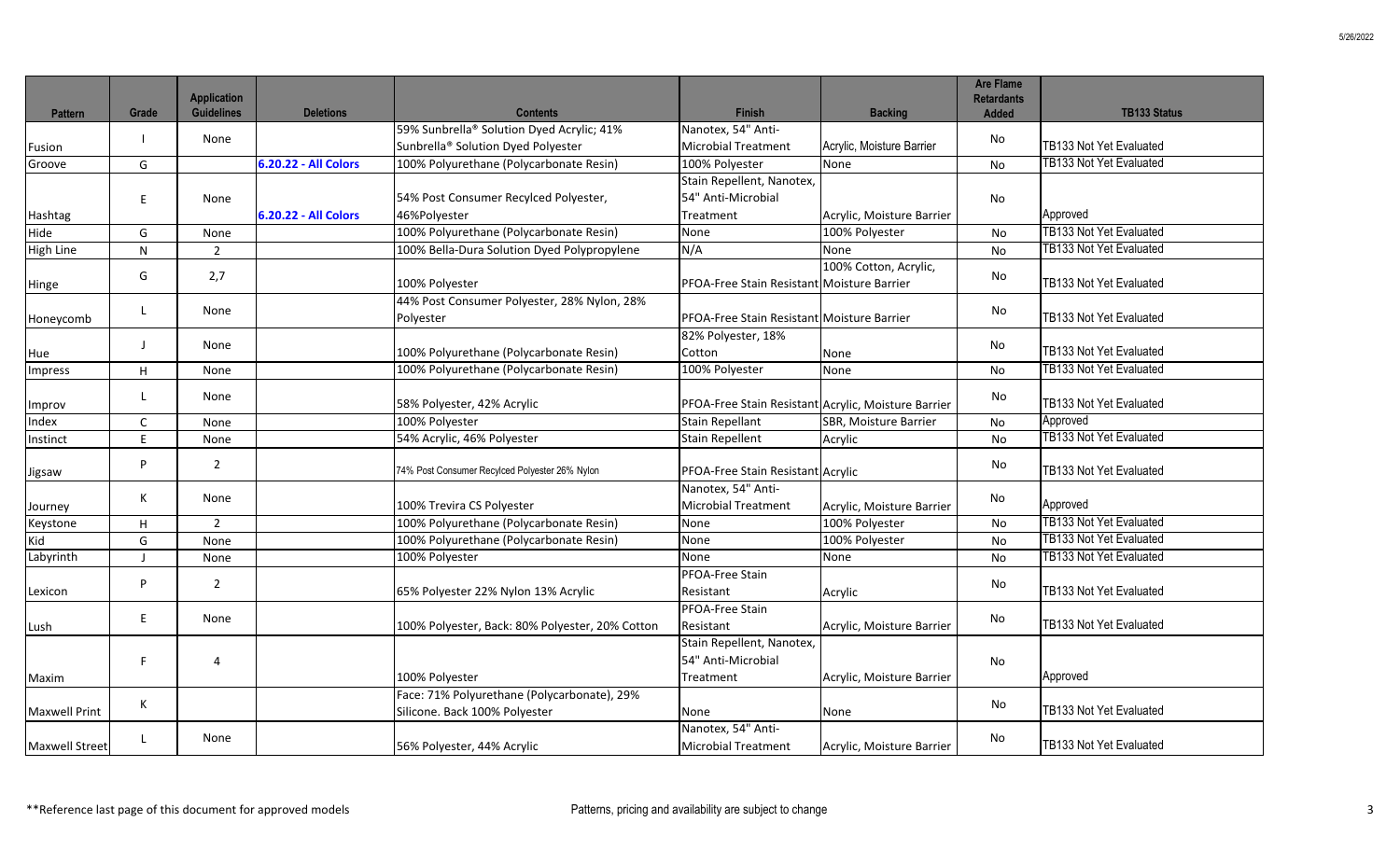| <b>Pattern</b>    | Grade        | <b>Application</b><br><b>Guidelines</b> | <b>Deletions</b> | <b>Contents</b>                                                                                | <b>Finish</b>                                                | <b>Backing</b>                               | <b>Are Flame</b><br><b>Retardants</b><br><b>Added</b> | <b>TB133 Status</b>             |
|-------------------|--------------|-----------------------------------------|------------------|------------------------------------------------------------------------------------------------|--------------------------------------------------------------|----------------------------------------------|-------------------------------------------------------|---------------------------------|
| Maze              | $\perp$      | $\overline{2}$                          |                  | 59% Post Conusmer Polyester, 25% Nylon, 15%<br>Polyester                                       | Nanotex, 54" Anti-<br><b>Microbial Treatment</b>             | Acrylic, Moisture Barrier                    | No                                                    | TB133 Not Yet Evaluated         |
| Melody            | G            | None                                    |                  | 100% Polyester                                                                                 | PFOA-Free Stain Resistant Acrylic, Moisture Barrier          |                                              | No                                                    | TB133 Not Yet Evaluated         |
| Meraki Stripe     | M            | $\overline{2}$                          |                  | 79% Polyester 21% Acrylic                                                                      | <b>PFOA-Free Stain Resistant Acrylic</b>                     |                                              | No                                                    | TB133 Not Yet Evaluated         |
| Merge             | M            | $\overline{2}$                          |                  | 54% Polyester, 33% Post Industrial Recycled<br>Polyester, 13% Post Consumer Recycled Polyester | Stain Repellent, Nanotex,<br>54" Anti-Microbial<br>Treatment | Acrylic, Moisture Barrier                    | No                                                    | Approved                        |
| Mineral           | E            | None                                    |                  | 100% Polyester                                                                                 | Alta, Nanotex                                                | 100% Polyester, Acrylic,<br>Moisture Barrier | No                                                    | TB133 Not Yet Evaluated         |
| Moto              | J            | None                                    |                  | 100% Polyurethane (Polycarbonate Resin)                                                        | None                                                         | 82% Polyester, 18%<br>Cotton                 | No                                                    | TB133 Not Yet Evaluated         |
| Odyssey           | F            | None                                    |                  | 98% Polyester, 2% Silicone Back, 100% Polyurethane None                                        |                                                              | None                                         | No                                                    | TB133 Not Yet Evaluated         |
| Origin<br>Outline | F            | 4                                       |                  | 100% Polyester                                                                                 | Nanotex, 54" Anti-<br><b>Microbial Treatment</b>             | Acrylic, Moisture Barrier                    | No                                                    | Approved                        |
|                   | $\mathbf{I}$ | $\overline{2}$                          |                  | 100% Polyester                                                                                 | None                                                         | None                                         | <b>No</b>                                             | TB133 Not Yet Evaluated         |
| Petal             | $\mathsf{L}$ | $\overline{2}$                          |                  | 100% Polyester                                                                                 | None                                                         | None                                         | No                                                    | <b>TB133 Not Yet Evaluated</b>  |
| Pigment           | E            | 4                                       |                  | 100% Polyester                                                                                 | N/A                                                          | None                                         | No                                                    | <b>TB133 Not Yet Evaluated</b>  |
| <b>Pike Print</b> | К            | $\overline{2}$                          |                  | 71% Polyurethane (Polycarbonate), 29% Silicone,<br>Back polyester                              | None                                                         | None                                         | No                                                    | TB133 Not Yet Evaluated         |
| Pinwheel          | M            | $\overline{2}$                          |                  | 100% Bella-Dura Solution Dyed Polypropylene                                                    | PFOA Free Stain                                              |                                              |                                                       | <b>TB133 Not Yet Evaluated</b>  |
| Primary           | D            | None                                    |                  | Face: 97% Polyester, 3% Silicone                                                               | None                                                         | None                                         | No                                                    | <b>TB133 Not Yet Evaluated</b>  |
| Prime             | D            | None                                    |                  | 100% Polyester                                                                                 | <b>Stain Repellant</b>                                       | <b>SBR</b>                                   | No                                                    | Approved                        |
| Prismatic         | P            | $\overline{2}$                          |                  | 50% Polyester 50% Recycled Nylon                                                               | PFOA-Free Stain Resistant Acrylic                            |                                              | <b>NO</b>                                             | TB133 Burn Test Required        |
| Quartz            | M            | none                                    |                  | 100% Polyester                                                                                 | None                                                         | None                                         | No                                                    | TB133 Not Yet Evaluated         |
| Relay             | л.           | $\overline{2}$                          |                  | 72% Polyester, 16% Nylon, 12% Acrylic                                                          | None                                                         | Alta Stain Repellant                         | No                                                    | Approved                        |
| Reverb            | $\mathbf{I}$ | None                                    |                  | 61% Polyester, 39% Acrylic                                                                     | None                                                         | None                                         | No                                                    | TB133 Not Yet Evaluated         |
| Reverie           | $\sf E$      | None                                    | 6.22:30          | 100% Polyester                                                                                 | None                                                         | <b>ACRYLIC</b>                               | <b>No</b>                                             | Approved                        |
| Roxy              | G            | None                                    |                  | 100% Polyurethane (polycarbonate Resin)                                                        | 100% Polyester Knit                                          | N/A                                          | No                                                    | TB133 Not Yet Evaluated         |
| Savile            | G            | None                                    |                  | 100% Polycarbonate Polyurethane                                                                | 100% Polyester                                               | N/A                                          | <b>No</b>                                             | <b>TB133 Not Yet Evaluated</b>  |
| Scholar           | H            | $\overline{2}$                          |                  | 95% Polyurethane, 5% Silicone, Back 100% Polyester None                                        |                                                              | None                                         | No                                                    | TB133 Not Yet Evaluated         |
| Shoreline         | $\mathbf{I}$ | $\overline{2}$                          |                  | 100% Bella-Dura Solution Dyed Polypropylene                                                    | N/A                                                          | Unbacked                                     | No                                                    | <b>TB133 Burn Test Required</b> |
| Siltech Grain     |              | None                                    |                  | Face: 100% Silicone Back: 100% Polyester Double<br>Knit                                        | None                                                         | None                                         | No                                                    | Approved                        |